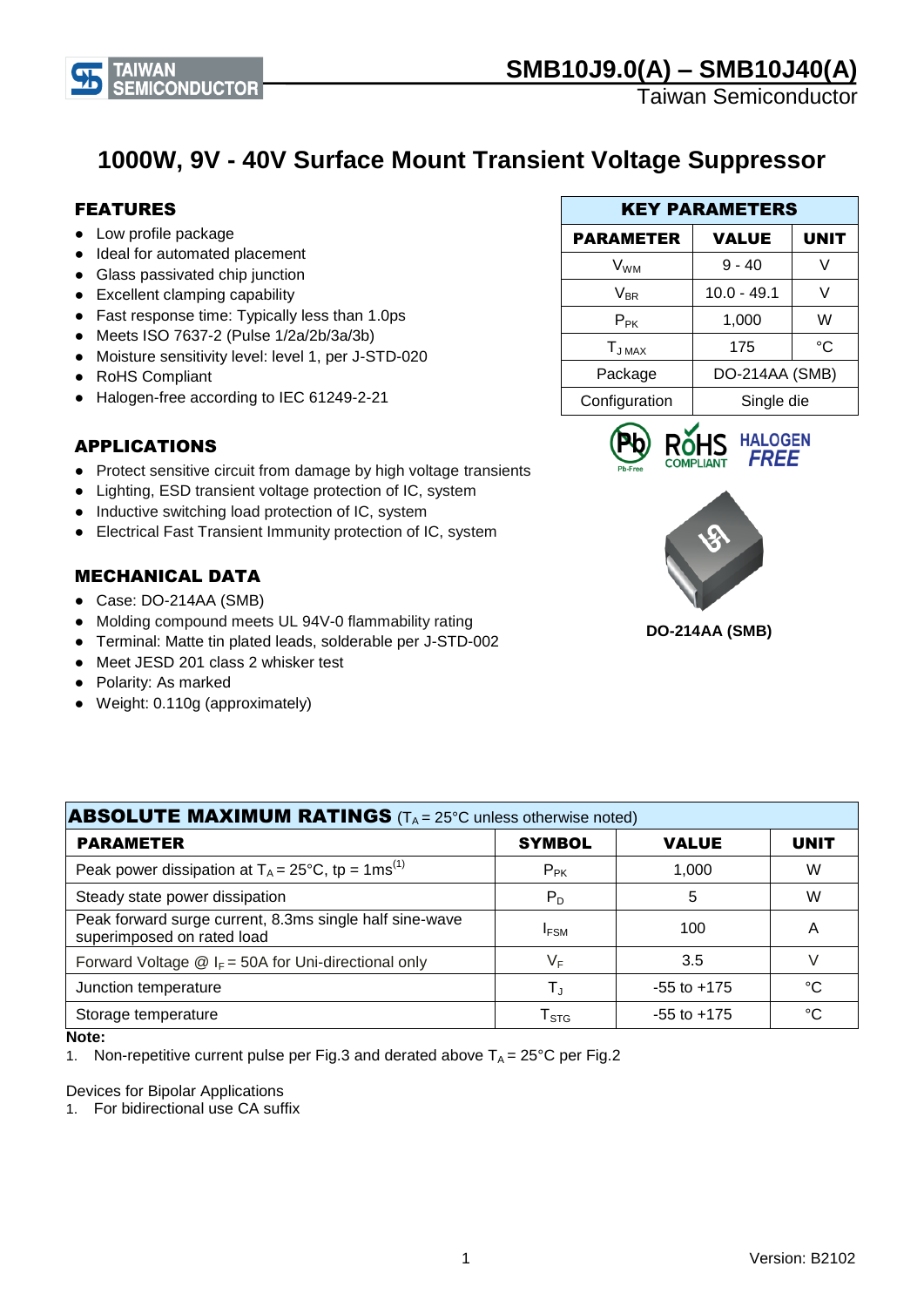

Taiwan Semiconductor

| <b>THERMAL PERFORMANCE</b>             |                 |     |             |  |  |
|----------------------------------------|-----------------|-----|-------------|--|--|
| <b>PARAMETER</b>                       | <b>SYMBOL</b>   | TYP | <b>UNIT</b> |  |  |
| Junction-to-lead thermal resistance    | $R_{\Theta JL}$ | 20  | °C/W        |  |  |
| Junction-to-ambient thermal resistance | $R_{\Theta JA}$ | 100 | °C∕W        |  |  |

| <b>ELECTRICAL SPECIFICATIONS</b> (T <sub>A</sub> = 25°C unless otherwise noted) |             |                                         |            |                                                         |      |                                             |                                                             |                                                                 |                                                          |                                                            |
|---------------------------------------------------------------------------------|-------------|-----------------------------------------|------------|---------------------------------------------------------|------|---------------------------------------------|-------------------------------------------------------------|-----------------------------------------------------------------|----------------------------------------------------------|------------------------------------------------------------|
| <b>Device</b>                                                                   |             | <b>Device</b><br><b>Marking</b><br>Code |            | <b>Breakdown</b><br>Voltage<br>$@I_{T}$<br>$V_{BR} (V)$ |      | <b>Test</b><br><b>Current</b><br>$I_T$ (mA) | <b>Stand-Off</b><br>Voltage<br><b>V<sub>WM</sub></b><br>(V) | <b>Maximum</b><br><b>Reverse</b><br>Leakage<br>@V <sub>WM</sub> | <b>Maximum</b><br>Peak<br><b>Pulse</b><br><b>Current</b> | <b>Maximum</b><br>clamping<br>voltage<br>@I <sub>PPM</sub> |
| <b>UNI</b>                                                                      | BI          | <b>UNI</b>                              | BI         | Min                                                     | Max  |                                             |                                                             | $I_D(\mu A)$                                                    | $I_{PPM}(A)$                                             | $V_C(V)$                                                   |
| <b>SMB10J9.0A</b>                                                               | SMB10J9.0CA | 1KV                                     | <b>KVC</b> | 10.0                                                    | 11.1 | 1                                           | 9                                                           | 10                                                              | 64.9                                                     | 15.4                                                       |
| <b>SMB10J10A</b>                                                                | SMB10J10CA  | 1KX                                     | <b>KXC</b> | 11.1                                                    | 12.3 | 1                                           | 10                                                          | 8                                                               | 58.8                                                     | 17.0                                                       |
| SMB10J11A                                                                       | SMB10J11CA  | 1KZ                                     | <b>KZC</b> | 12.2                                                    | 13.5 | 1                                           | 11                                                          | 5                                                               | 54.9                                                     | 18.2                                                       |
| <b>SMB10J12A</b>                                                                | SMB10J12CA  | 1LE                                     | <b>LEC</b> | 13.3                                                    | 14.7 | 1                                           | 12                                                          | 5                                                               | 50.3                                                     | 19.9                                                       |
| SMB10J13A                                                                       | SMB10J13CA  | 1LG                                     | <b>LGC</b> | 14.4                                                    | 15.9 | 1                                           | 13                                                          | 5                                                               | 46.5                                                     | 21.5                                                       |
| SMB10J14A                                                                       | SMB10J14CA  | 1LK                                     | <b>LKC</b> | 15.6                                                    | 17.2 | 1                                           | 14                                                          | 5                                                               | 43.1                                                     | 23.2                                                       |
| SMB10J15A                                                                       | SMB10J15CA  | 1LM                                     | <b>LMC</b> | 16.7                                                    | 18.5 | 1                                           | 15                                                          | 1                                                               | 41.0                                                     | 24.4                                                       |
| SMB10J16A                                                                       | SMB10J16CA  | 1LP                                     | <b>LPC</b> | 17.8                                                    | 19.7 | $\mathbf{1}$                                | 16                                                          | 1                                                               | 38.5                                                     | 26.0                                                       |
| SMB10J17A                                                                       | SMB10J17CA  | 1LR                                     | <b>LRC</b> | 18.9                                                    | 20.9 | $\mathbf{1}$                                | 17                                                          | 1                                                               | 36.2                                                     | 27.6                                                       |
| SMB10J18A                                                                       | SMB10J18CA  | 1LT                                     | <b>LTC</b> | 20.0                                                    | 22.1 | 1                                           | 18                                                          | 1                                                               | 34.2                                                     | 29.2                                                       |
| SMB10J20A                                                                       | SMB10J20CA  | 1LV                                     | <b>LVC</b> | 22.2                                                    | 24.5 | 1                                           | 20                                                          | 1                                                               | 30.9                                                     | 32.4                                                       |
| SMB10J22A                                                                       | SMB10J22CA  | 1LX                                     | <b>LXC</b> | 24.4                                                    | 26.9 | 1                                           | 22                                                          | 1                                                               | 28.2                                                     | 35.5                                                       |
| SMB10J24A                                                                       | SMB10J24CA  | 1LZ                                     | <b>LZC</b> | 26.7                                                    | 29.5 | 1                                           | 24                                                          | 1                                                               | 25.7                                                     | 38.9                                                       |
| SMB10J26A                                                                       | SMB10J26CA  | 1ME                                     | <b>MEC</b> | 28.9                                                    | 31.9 | 1                                           | 26                                                          | 1                                                               | 23.8                                                     | 42.1                                                       |
| SMB10J28A                                                                       | SMB10J28CA  | 1MG                                     | <b>MGC</b> | 31.1                                                    | 34.4 | 1                                           | 28                                                          | 1                                                               | 22.0                                                     | 45.4                                                       |
| SMB10J30A                                                                       | SMB10J30CA  | 1MK                                     | <b>MKC</b> | 33.3                                                    | 36.8 | 1                                           | 30                                                          | 1                                                               | 20.7                                                     | 48.4                                                       |
| SMB10J33A                                                                       | SMB10J33CA  | 1MM                                     | <b>MMC</b> | 36.7                                                    | 40.6 | $\mathbf{1}$                                | 33                                                          | 1                                                               | 18.8                                                     | 53.3                                                       |
| SMB10J36A                                                                       | SMB10J36CA  | 1MP                                     | <b>MPC</b> | 40.0                                                    | 44.2 | $\mathbf{1}$                                | 36                                                          | 1                                                               | 17.2                                                     | 58.1                                                       |
| SMB10J40A                                                                       | SMB10J40CA  | 1MR                                     | <b>MRC</b> | 44.4                                                    | 49.1 | 1                                           | 40                                                          | 1                                                               | 15.5                                                     | 64.5                                                       |

| <b>ORDERING INFORMATION</b>        |                |                     |  |  |
|------------------------------------|----------------|---------------------|--|--|
| <b>ORDERING CODE<sup>(1)</sup></b> | PACKAGE        | <b>PACKING</b>      |  |  |
| SMB <sub>10</sub> J <sub>x</sub>   | DO-214AA (SMB) | 3,000 / Tape & Reel |  |  |

#### **Notes:**

1. "x" defines voltage from 9V(SMB10J9.0A) to 40V(SMB10J40CA)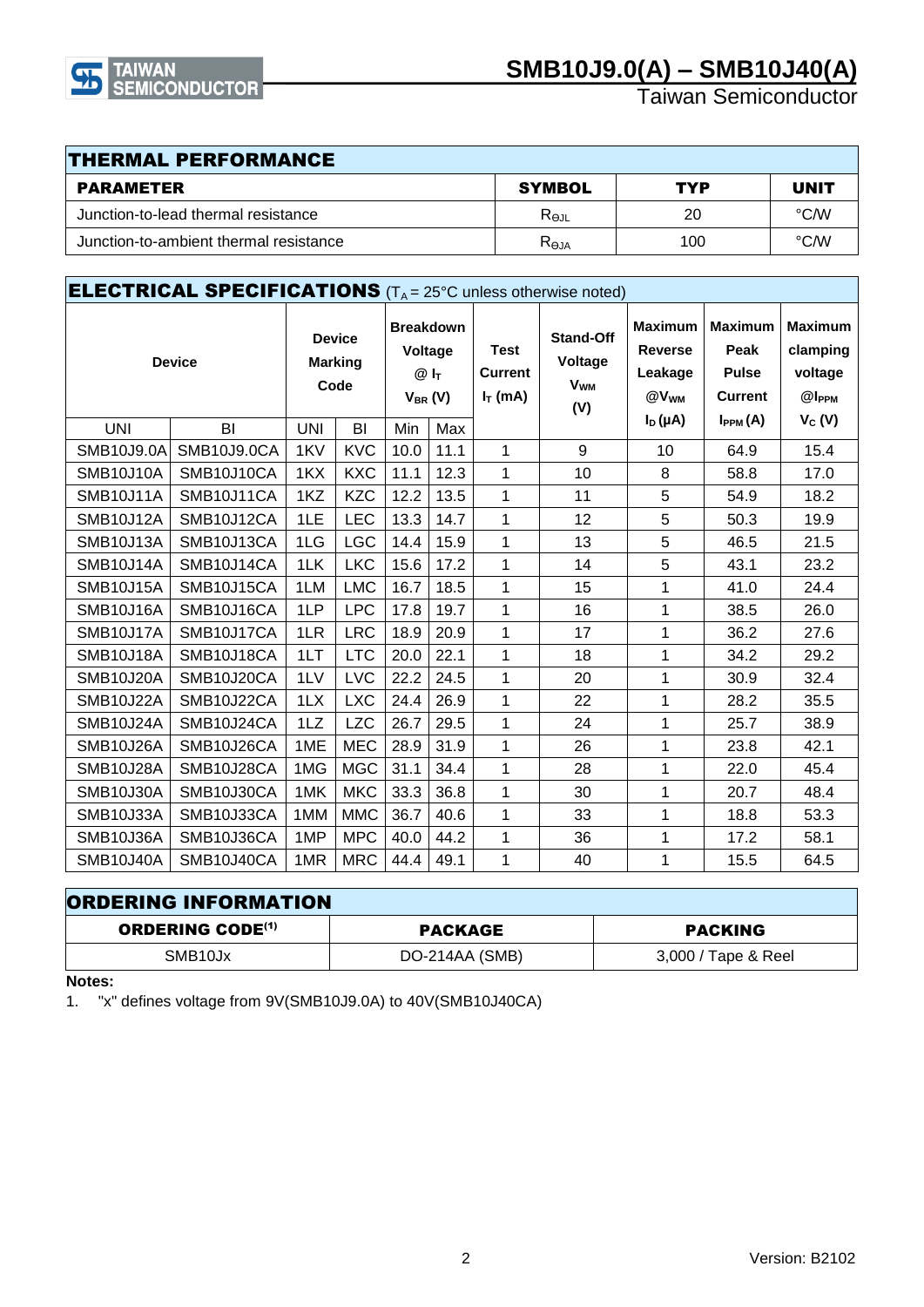

Taiwan Semiconductor

#### CHARACTERISTICS CURVES

 $(T_A = 25^{\circ}C$  unless otherwise noted)



 **Fig.1 Peak Pulse Power Rating Curve**



 **Fig.2 Pulse Derating Curve**

 **Fig.3 Clamping Power Pulse Waveform**



 **Fig.4 Maximum Non-Repetitive Forward Surge Current Unidirectional Only**

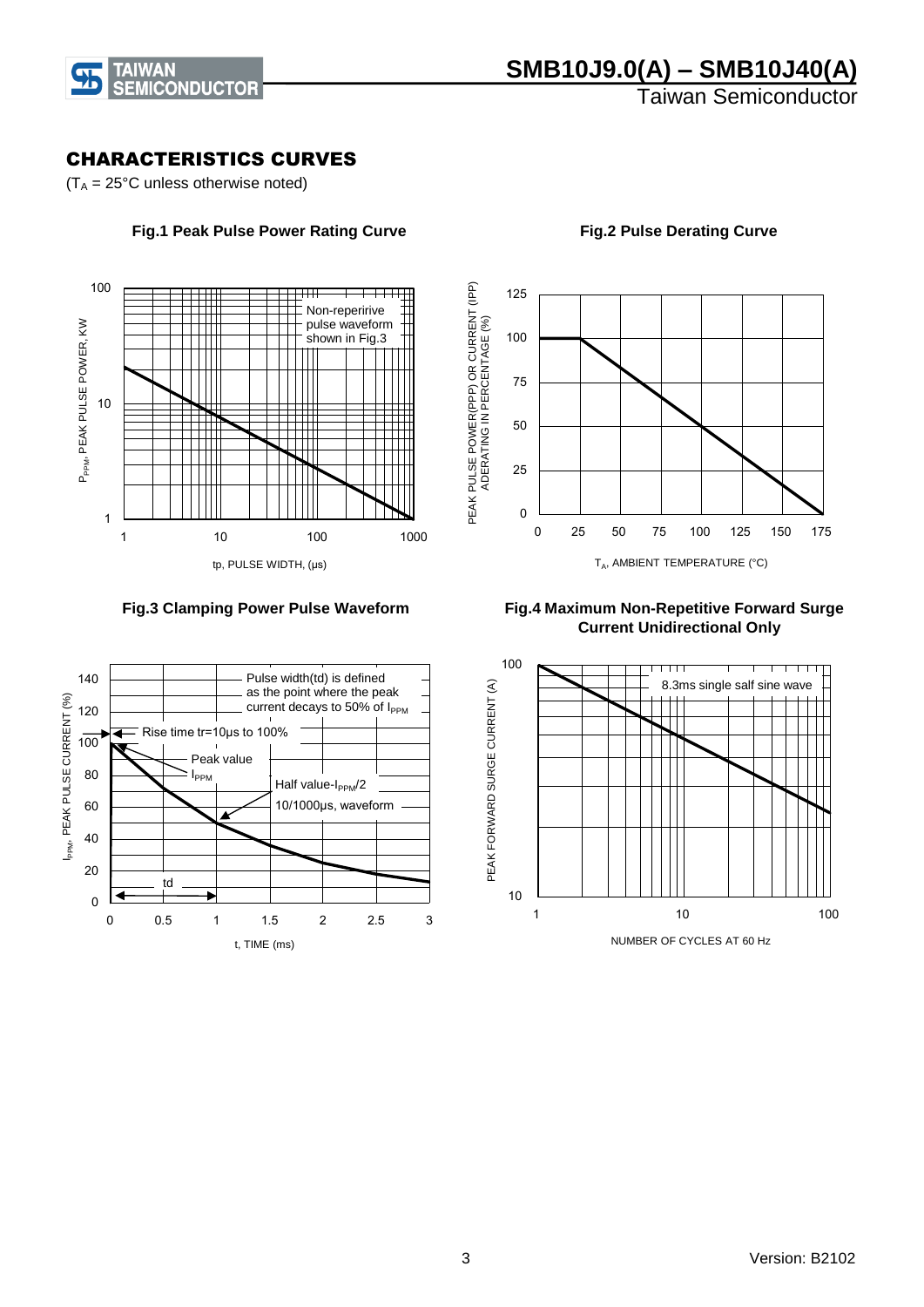

# **EXTRUMAN SMB10J9.0(A) – SMB10J40(A)**<br> **EXTRUMAN SEMICONDUCTOR**<br>
Taiwan Semiconductor

Taiwan Semiconductor

#### PACKAGE OUTLINE DIMENSIONS





| DIM.           |      | Unit (mm) | Unit (inch) |       |  |
|----------------|------|-----------|-------------|-------|--|
|                | Min. | Max.      | Min.        | Max.  |  |
| A              | 1.95 | 2.65      | 0.077       | 0.104 |  |
| A <sub>1</sub> | 0.05 | 0.20      | 0.002       | 0.008 |  |
| b              | 1.95 | 2.20      | 0.077       | 0.087 |  |
| C              | 0.15 | 0.31      | 0.006       | 0.012 |  |
| D              | 3.30 | 3.95      | 0.130       | 0.156 |  |
| E              | 5.10 | 5.60      | 0.201       | 0.220 |  |
| E1             | 4.05 | 4.60      | 0.159       | 0.181 |  |
|                | 0.75 | 1.60      | 0.030       | 0.063 |  |

### SUGGESTED PAD LAYOUT



| <b>Symbol</b> | Unit (mm) | Unit (inch) |
|---------------|-----------|-------------|
| А             | 2.30      | 0.091       |
| в             | 2.50      | 0.098       |
| C             | 4.30      | 0.169       |
|               | 1.80      | 0.071       |
|               | 6.80      | 0.268       |

## MARKING DIAGRAM





| P/N       | = Marking Code   |
|-----------|------------------|
| G         | = Green Compound |
| <b>YW</b> | = Date Code      |
| F         | = Factory Code   |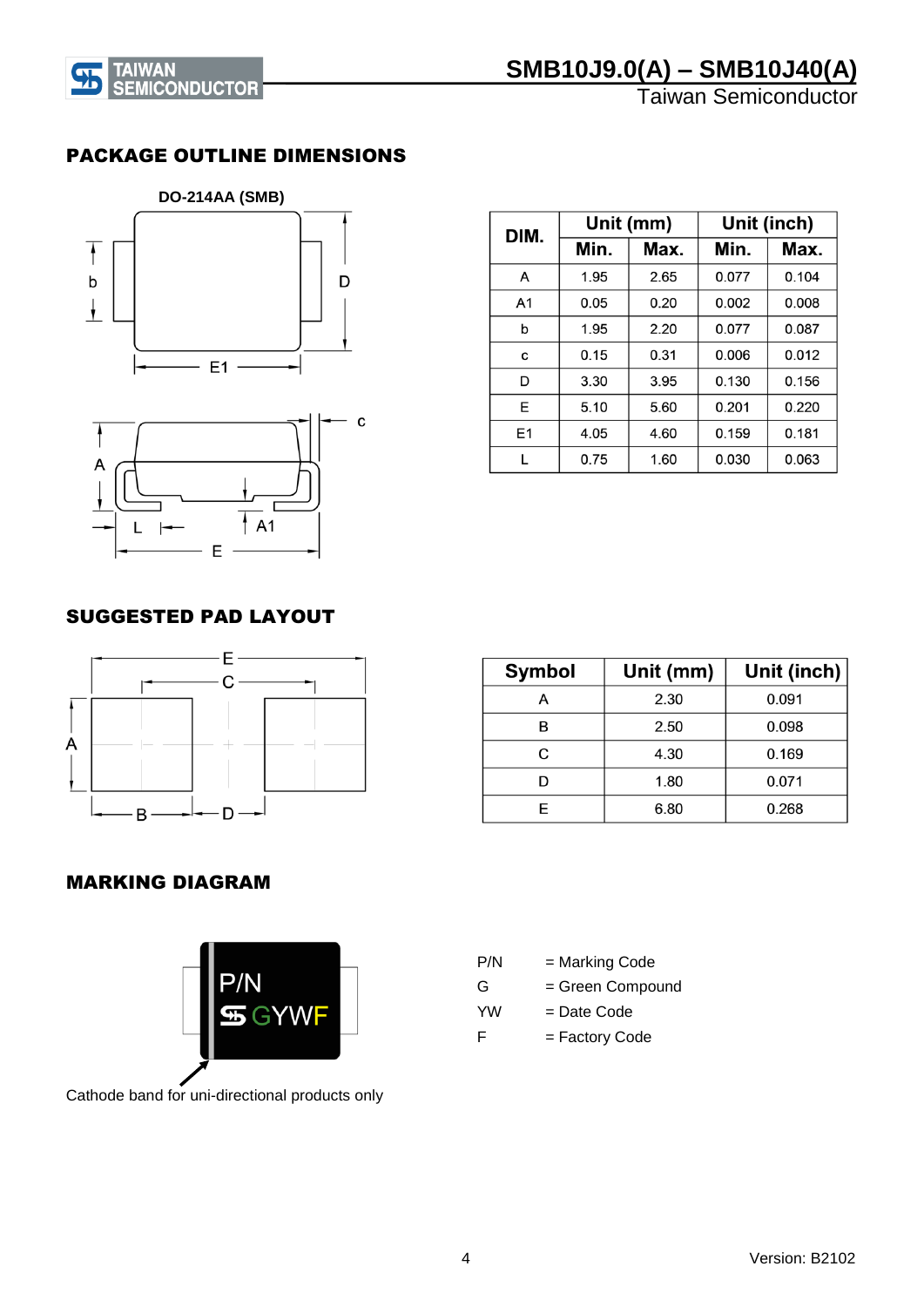

## **SMB10J9.0(A) – SMB10J40(A)**

Taiwan Semiconductor

## **Notice**

Specifications of the products displayed herein are subject to change without notice. TSC or anyone on its behalf, assumes no responsibility or liability for any errors or inaccuracies.

Purchasers are solely responsible for the choice, selection, and use of TSC products and TSC assumes no liability for application assistance or the design of Purchasers' products.

Information contained herein is intended to provide a product description only. No license, express or implied, to any intellectual property rights is granted by this document. Except as provided in TSC's terms and conditions of sale for such products, TSC assumes no liability whatsoever, and disclaims any express or implied warranty, relating to sale and/or use of TSC products including liability or warranties relating to fitness for a particular purpose, merchantability, or infringement of any patent, copyright, or other intellectual property right.

The products shown herein are not designed for use in medical, life-saving, or life-sustaining applications. Customers using or selling these products for use in such applications do so at their own risk and agree to fully indemnify TSC for any damages resulting from such improper use or sale.